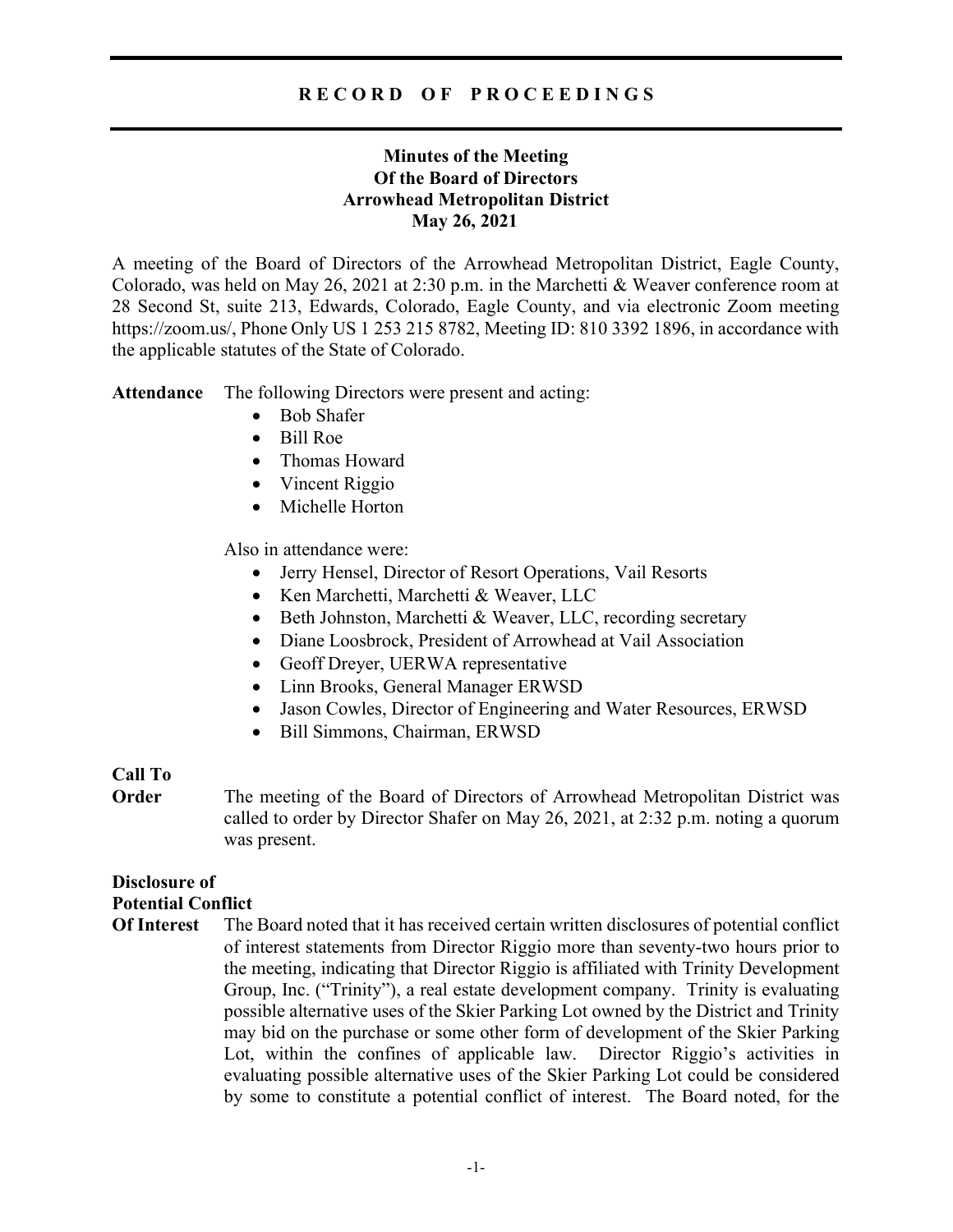#### Arrowhead Metropolitan District Board of Directors May 26, 2021 Meeting Minutes

record, that this disclosure is restated at this time with the intent of fully complying with laws pertaining to potential conflicts of interest.

#### **Consideration**

Of Agenda There were no changes to the agenda.

## Water Supply

## Master Plan

- Presentation 2 Ms. Brooks introduced the Eagle River Water and Sanitation District's (ERWSD) team and gave an overview of the previous presentation. Definitions and concepts used in the presentation were given as well as examples of each. Ms. Brooks explained the Water Resources Model they use, its uses, and how it is useful, explaining that ERWSD uses risk-based analysis based on supply dependent on many factors. Several data sources are used in the modeling including water rights decrees, historical diversions, customer use data, forecasted diversion rates and climate change information with a 30-year planning period to help understand water supply for current and future water needs as well as provide "what if" scenarios. Ms. Brooks reviewed assumptions used in the presentation modeling. Model conclusions were presented showing water supply, demand, and need for both ERWSD & UERWA if nothing is done noting that supply will not be able to meet potential demand especially with climate change assumptions. The Water Resources Master Plan was introduced and the six aspects of the master plan were explained and the anticipated timeline for meeting the master plan goals. The master plan outcome model was reviewed showing water supply and needs would be met if all goals of the plan are met including ERWSD  $\&$  UERWA unification, Bolts Lake storage and other goals. General discussion continued on unification, pooling resources, Bolts Lake timeline, potential calls on water supply, growth in areas outside of Colorado that depend on Colorado water and conservation efforts.
- Minutes The Board reviewed the minutes included in the Board packet. Director Howard confirmed that the maximum threshold for payments without prior approval of the Board is \$50,000 not \$30,000. Following discussion, and by motion duly made and seconded, it was unanimously

 RESOLVED to approve the minutes of the meeting of April 28, 2021 with the requested change as discussed.

## Accounts Payable

Procedures The Board reviewed the changes to the Accounts Payable Procedures requested from the previous meeting. General discussion continued and the Board confirmed that normal procedure is for the Board to approve the accounts payable list before the payments are released and when the Board has approved the payments only one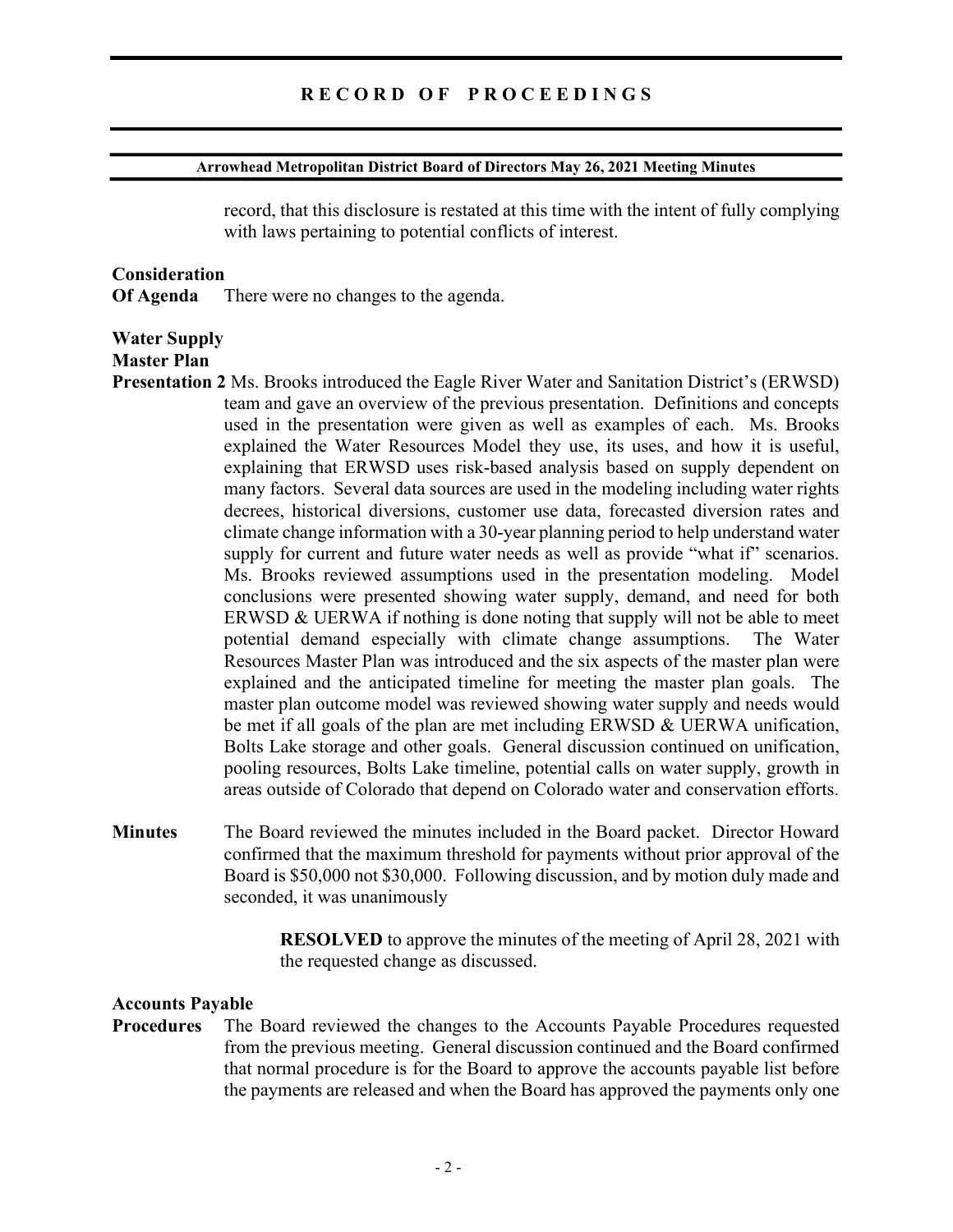# RECORD OF PROCEEDINGS

### Arrowhead Metropolitan District Board of Directors May 26, 2021 Meeting Minutes

approver is required in Bill.com. In situations when payables must be released prior to approval by the Board, two approvals are required in Bill.com with the payments to then be ratified at the next Board meeting.

## Accounts

Payable Ms. Johnston confirmed that an updated accounts payable list was emailed to the Board prior to the meeting. The Board reviewed the updated Accounts Payable list and, following discussion and by motion duly made and seconded, it was unanimously

RESOLVED to approve the updated Accounts Payable list as presented.

Action List The Board reviewed the action list in the packet and requested Management make updates as necessary.

## UERWA

- Update Mr. Dreyer recapped the presentation by ERWSD. Discussion was had on management strategies and unification of the Authority and ERWSD. With unification, the District could lose its ability to appoint a direct Representative since Board members of ERWSD are elected rather than appointed. Options for unification are being discussed including an advisory board to ERWSD. Arrowhead will need to balance its potential loss of representation with benefits of unifying the entities. Discussion continued on unification timeline, structure of the new Board, and effect on water rights.
- AVA Update Ms. Loosbrock reviewed the following activity for Arrowhead at Vail Association:
	- The survey showed activities are a priority. An activities calendar was distributed to the Board prior to the meeting.
	- AVA is working with Public Safety on individuals entering Arrowhead by "tailgating" on property owners and contractors using the East/West gates instead of the main gate. Gate Codes will be changed periodically going forward.
	- A letter to biking groups was sent out.
	- The landscaping project bids came in over budget and is being evaluated. An August installation at the entrance is anticipated.
	- AVA is looking into creating an Investments Committee to oversee investment of funds currently held in low interest bank accounts and CDs.
	- Welcome packets are being developed to be sent to new owners.
	- The newsletter was sent out.
	- On-going Capital Projects the lighting is expected to be installed in August, the pickleball court is in process. There was general discussion on access to the facilities and changing access codes.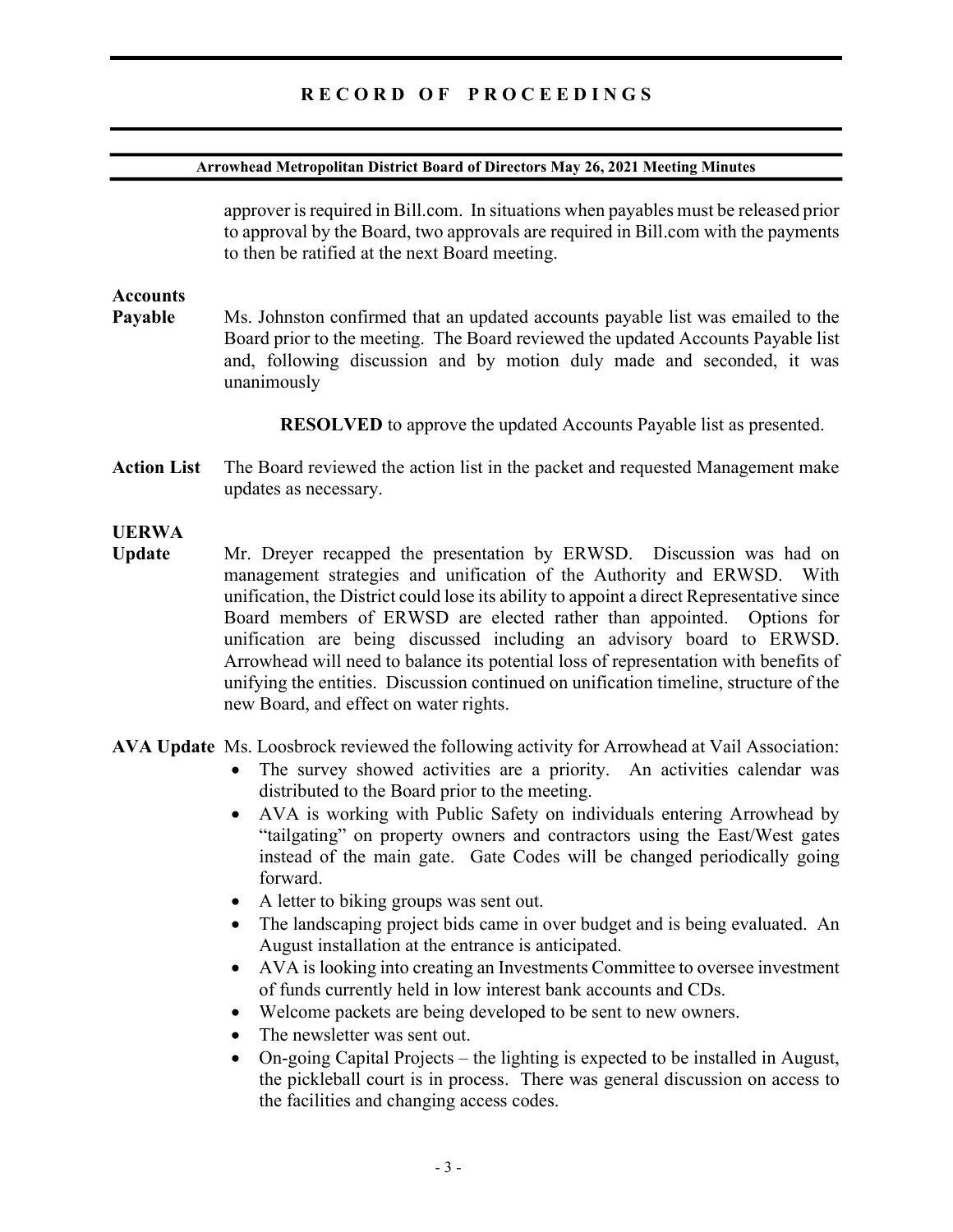# R E C O R D O F P R O C E E D I N G S

### Arrowhead Metropolitan District Board of Directors May 26, 2021 Meeting Minutes

- A new vehicle is being delivered.
- The Edwards Initiative is working to market the Arrowhead reputation.

## Roundabout

Update Director Shafer reported that the cost estimates for the roundabout project were distributed to the Board prior to the meeting and came in around \$3.4 million which included a 20% contingency. The meeting to present the project to Eagle County was postponed pending further discussions with the Edwards Metropolitan District (EMD) regarding road and pedestrian priorities. After review of the EMD and County long term infrastructure projects, it was decided to work with EMD before going to the County. Directors Shafer and Riggio agreed to reach out to EMD board members to develop a better relationship with EMD going forward. There was general discussion on the project timeline, status of EMD priorities, resident survey, and other governmental funding available. Discussion continued on alternative options to address the safety issues such as sidewalks and Director Shafer reviewed the three identified objectives that precipitated the roundabout project

# **Operations**

Report Mr. Hensel reported:

- Lighting study is moving forward with pilasters, gate monuments, and markers mostly complete. The lamp post order is scheduled to be delivered beginning of August with installation to occur once received.
- Painting and signage are mostly changed and expected to be completed before July 4<sup>th</sup>.
- The pathways paving proposal from Frontier is included in the packet and came in under the previous approved not to exceed amount and is tentatively expected to be completed by mid-June. Following discussion and upon motion duly made and seconded, it was unanimously

RESOLVED to accept the proposal from Frontier for paving the pathways on Arrowhead Drive between Aspen Meadows and Aspen Ridge.

- Upper Cresta Road Overlay project is mostly complete with an inspection scheduled to determine punch list items. The project is expected to be completed for final payment in June.
- Director Howard requested that one of the radar speed signs be moved to Arrowhead Drive. General discussion ensued and the Board requested that another speed sign be purchased for use throughout the community.
- Discussion on AMD vehicles being updated with the new colors.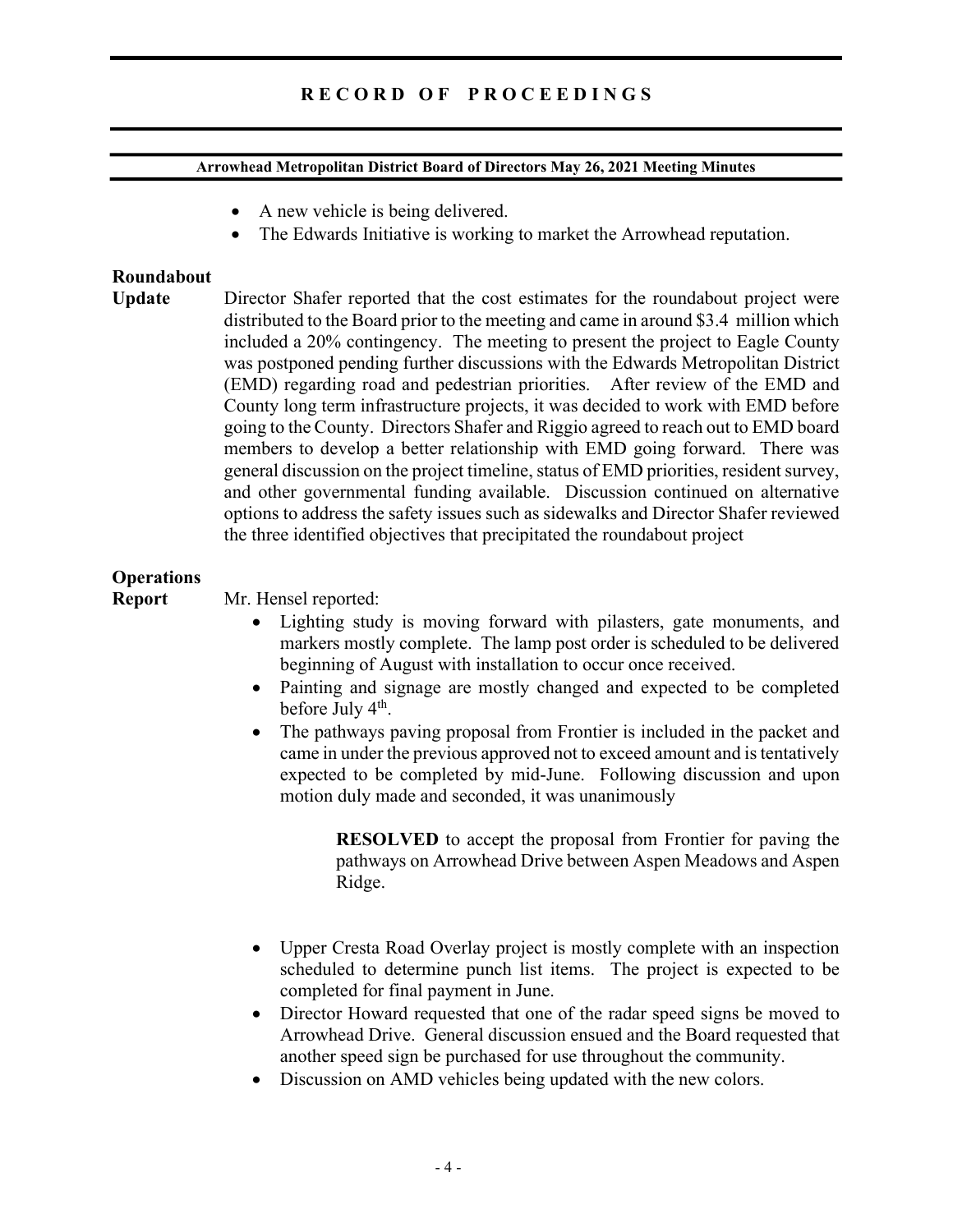# R E C O R D O F P R O C E E D I N G S

#### Arrowhead Metropolitan District Board of Directors May 26, 2021 Meeting Minutes

• There was general discussion on overnight parking of contractor vehicles and storage trailers in the parking lot over the summer.

Mr. Hensel confirmed he is working with McDowell Engineering to review the safety plan and make suggestions for markings and signage on Cresta Road for pedestrian and bike traffic. Discussion turned to bike safety in general and Management confirmed that Ms. Guerriero with Vail Resorts received the followup communication regarding the Bike Safety letter sent by Mr. Collins and that it is being reviewed by their legal team. General discussion continued on next steps, lack of response from Vail Resorts, bond financing of the roads, and Cesta Road striping. Following discussion, the Board requested that Mr. Collins be asked to attend the next meeting and that Mr. Hensel hold all striping and marking of Cresta Road until further notice.

Director Howard started discussion on the road overlay plan and if the schedule needs to be accelerated. There was general discussion on the condition of the roads, the overlay life cycle, the capital plan and annual inspection of the roads, and the need to prioritize the aesthetics as well as the structural integrity of the roads. The Board requested that the annual road inspection be completed early so that recommendations on paving as well as replacing and fixing curbs can be updated.

# Financial Statements &

Sales Tax Mr. Marchetti reviewed the variance report and financial statements included in the packet. It is expected that the assessed value will increase approximately 7%. Sales Tax revenues are coming in over budgeted projections and Ms. Johnston is working with the State on cleanup of some accounts and general discussion on sales tax collections continued.

#### 2020 Audited Financial

Statements Director Riggio met with Mr. Cudahy from McMahan and Associates and reviewed the notes included in the Board packet. The District received a clean audit opinion and there were no issues or significant findings to report. Following discussion and upon motion duly made and seconded, it was unanimously

> RESOLVED to approve the 2020 Audited Financial Statements as presented.